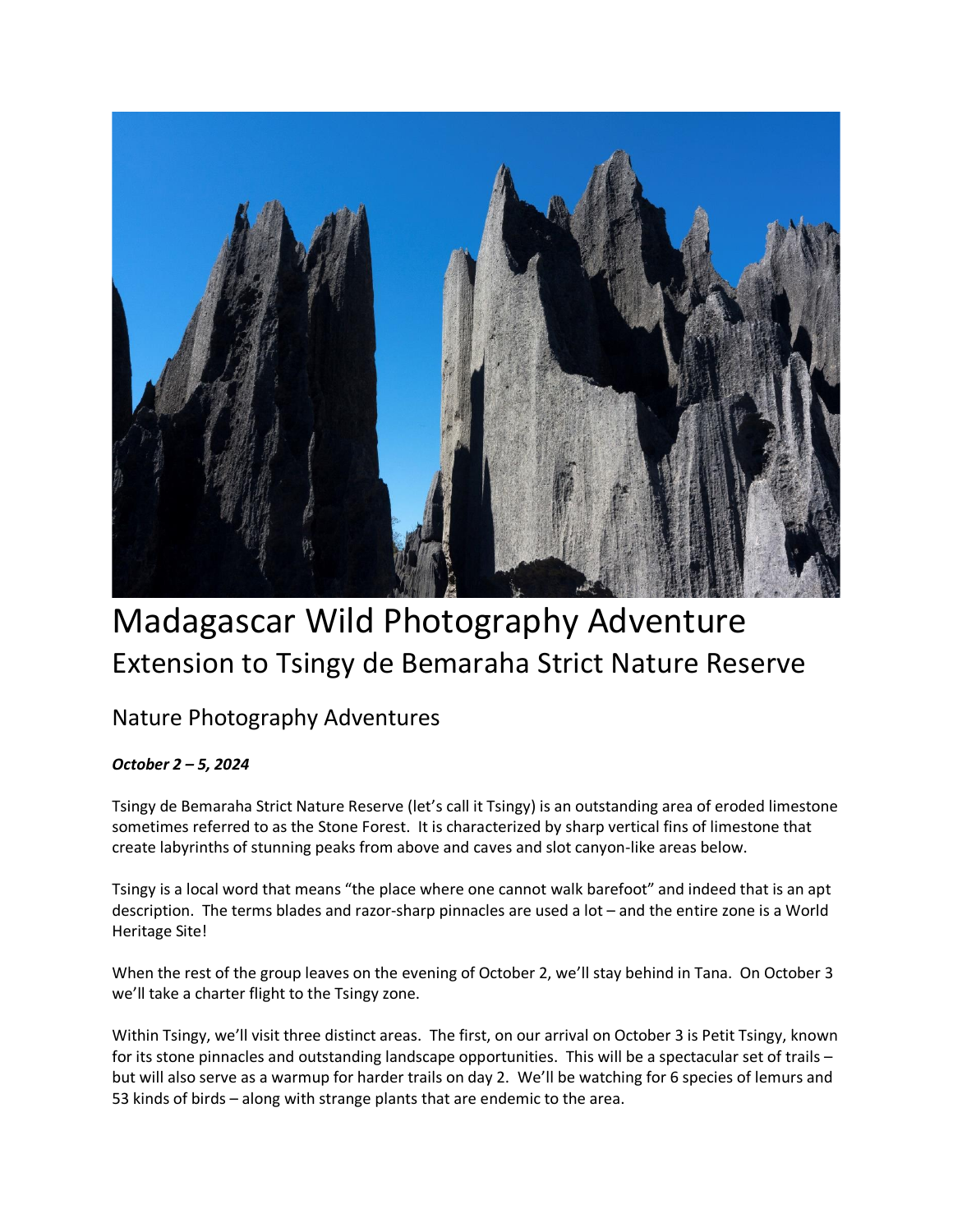

The Grand Tsingy is the big prize. And the hard workout! The pinnacles here are 50 meters high and you wear a climbing harness to access the trails which include vertical ladders and suspension bridges – and even some of the cliffs' edge routes require you to attach your carabiner to a cable. There are 11 species of lemur that call this area home… and birds… and chameleons… and amphibians and reptiles… and so many kinds of plants!

Our last morning (October 5) will start with the Manambolo Gorge, another area with outstanding geological formations. Then we'll travel by dugout canoes to visit the graves of the Vazimba – the first inhabitants of Madagascar, who were only about a meter tall. The Vazimba arrived by boat and apparently found the Tsingys to be their choice location. Their bodies were placed in wooden coffins and placed under a rock overhang. The coffins have decayed and the remaining bones can be viewed, some partially covered by cloths left by Madagascans.

Then it's a drive back to the airstrip, a charter flight back to Tana, and time at Relais de Plateaux to rest and repack. A transfer to the international airport will connect you with your outbound flight!